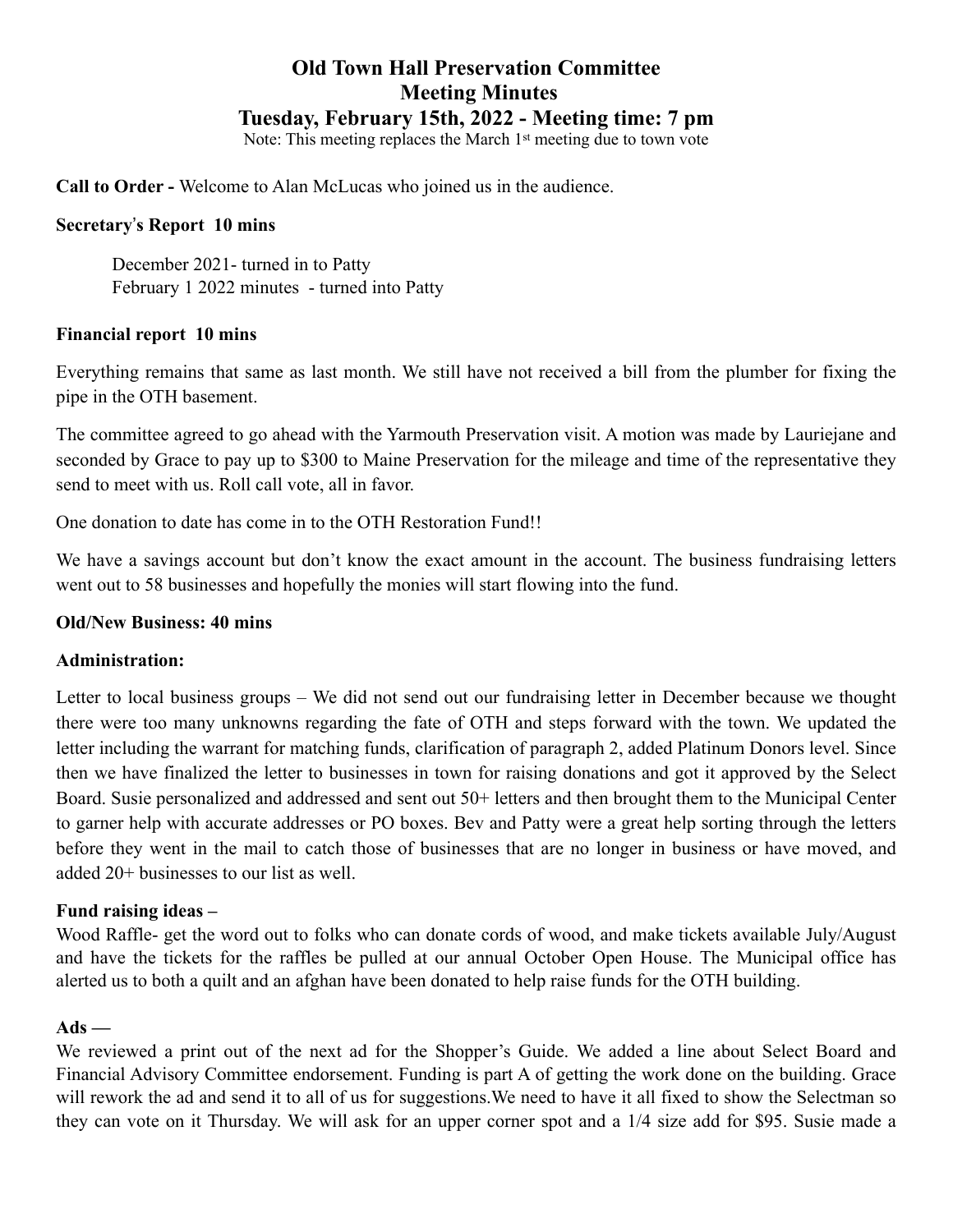motion to create a PO using the same ad for the next two weeks in the Shopper's Guide (\$95 x  $2 = $190$ ). Grace seconded the motion, and the roll call vote showed that all were in favor.

#### **Facebook Members—**

We have 158 members currently. We have showed and shared key OTHPC documents, work party accomplishments, unique features of the OTH, and how we are monitoring the shift of the building with lasers. Our page is shareable with other Limington oriented FB pages in town.

#### **GoFundMe Page—**

We continue to wait to hear from MMA as to whether we can set up a GoFundMe page for the OTH.

### **Prep for March 5—**

We will all take part in our presentation at the Town Meeting  $\omega$  9:00 on March 5. Attendees will see our budget. Town Report came out this day. We all grabbed a copy to scour!! We each need to understand the budget fully. What is our understanding of the matching funds; are they available for longer than a year? Can the \$10K be used? We need to clarify this at the start of the Town Meeting. How is this accessible- grants, pleas, fundraising?

#### **People Resource List—**

Susie created a comprehensive list of the names, addresses, email addresses and phone numbers of all individuals and companies used by Town to care for the Old Town Hall. This list has been submitted to the town Board of Selectmen.

**MMA Insurance** – We understand that Sue Caston came and did the walk through of the building with Stanley. We don't understand why the committee was not notified of the visit and one of the OTHPC members were not present for the walk through inspection. We understood that the Select Board had received a letter from the MMA (Sue Caston) stating her concerns, lack of action and expecting that the upcoming local vote would begin the funding of the foundation repair or the building would lose it's insurance as of July 1, 2022. Susie penned a letter to the MMA that the Select Board was aware of and had read, and brought the letter and supporting documents to Augusta. During the visit Susie clarified what the up-coming vote did not reflect the MMA's expectation of direct funding by the town. Our understanding is that the Select Board needs to respond to her letter.

#### **OTH Graphic and Cost—**

The new graphic of the OTH will be brought to Minuteman Press in Denmark and become our logo.The envelopes and stationery will have the Town of Limington address but will have the **Limington Community Center at the Old Town Hall** as the title. The Minuteman Press will do our logo, letterhead and envelopes for \$60/hour. Grace made a motion that we spend no more than \$250 of printing costs, going with the cream colored stationery (250 sheets  $\omega$  \$96.12), and Bruce seconded motion.

#### **Maine Preservation—**

Jon Hall of the Yarmouth Preservation Maine came to meet with the committee and we did a walk through. Have not heard anything yet from his visit. During our visit with Preservation Maine, Bonnie Lord was taking notes to be shared with the Limington Historical Society. Thank you Bonnie for capturing the notes and for networking with the LHS.

#### **Barba, Wheelock, and Irons**—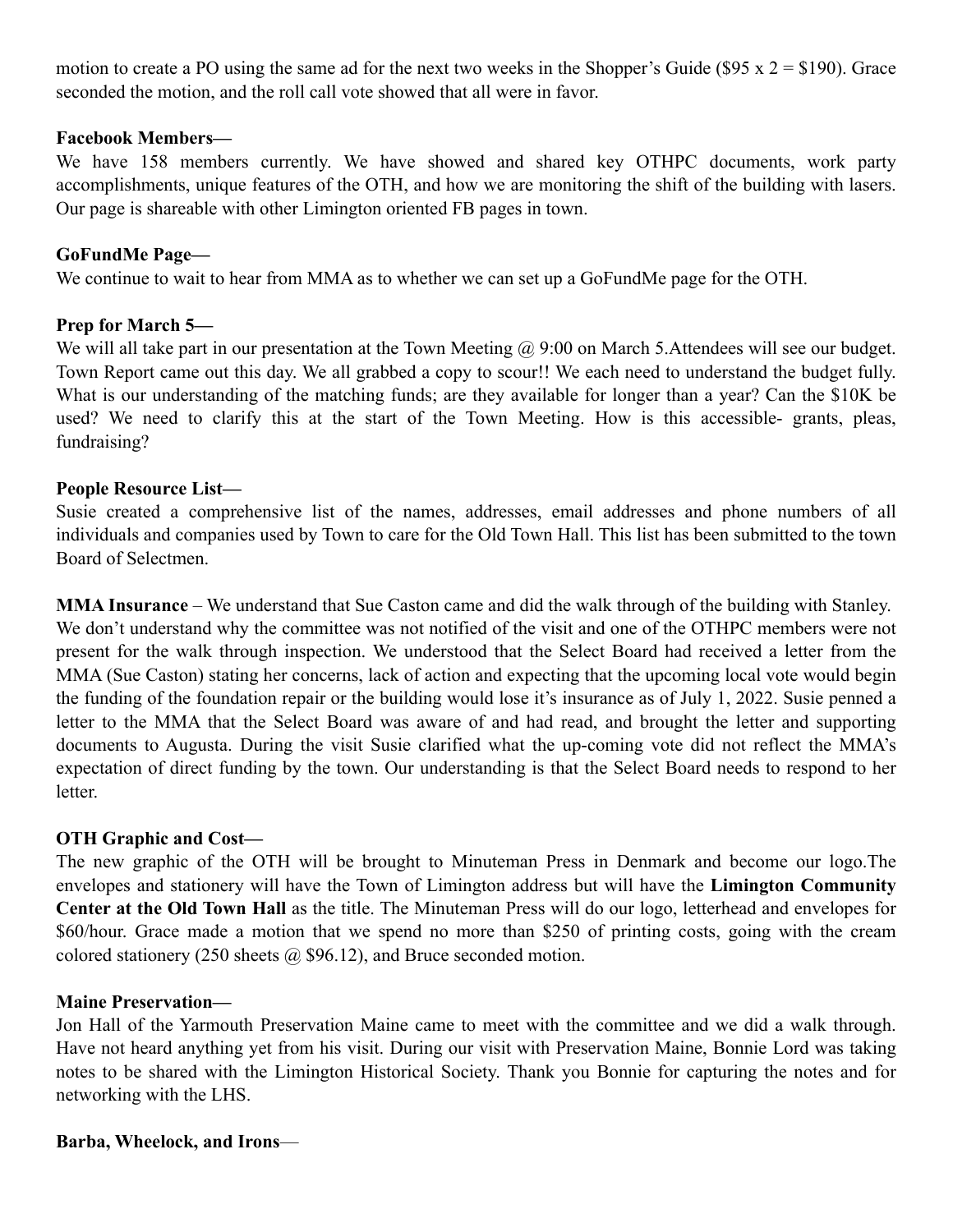Sherry has been playing phone tag with Nancy Barba. Sherry has also emailed Rick Irons to see about his work schedule moving forward and maybe a new estimate for the work.

### **Grants** -

We are concentrating our efforts in 2 person writing teams to pump out the Narragansett grant within due April 1st. Sherry and Bruce has started the drafting process and others will continue to add to the draft as we move forward. The other grant we are going to act on is the Belvedere Historical Preservation Energy Efficiency Grant due June 1st.

## **Maintenance:**

### **Snow removal-**

The snow and ice have been brutal given our last couple of storms. The snow care at the OTH has inconsistent at best. This last Wed. the Snowmobile Club was trying to get in the OTH for their monthly meeting and the steps and ramp had not been shoveled, sanded or salted.

Do we need a back up plan or person to keep things safe regarding snow removal at the OTH?

We must clarify with the town what the snow removal job at the OTH involves. The job entails clearing fully the platform at the front doors, the 2 stair cases and ramp, and the cement pad leading to the road. They must be shoveled, sanded and salted after every storm. The platform leading to and the stairs of the fire escape need to be cleared every storm. There must always be a handicap parking space cleared by the handicap sign.

Maybe we need to formalize who checks the building for snow and ice concerns. We want communication with the Select Board and Town, that if the removal work CANNOT be done by the Town, then maybe groups shouldn't meet there on a given day or night or we (OTHPC) should be notified and we'll call for our designated back up.

### B**asement Insulation—**

The OTHPC insulated the space between the furnace room and dirt area under the OTH building. The work is finished and the PO with receipts have been submitted to the Town.

# **Spring Projects—**

- 1. Painting Doors paint has been purchased
- 2. Window RepairBeacon Building Supply / Paradigm windows / Have serial #
- 3. Stairs and ramp repair volunteer wanted, no start date yet

# **Fluorescent lights –**

The electrician applies for the energy efficiency Maine program and we wait to hear on this topic.

# **Limington Town Hall Sign—**

The sign on the front of the building has come undone from the building at its right corner and we will continue to keep an eye on it.

# **Table Dolly—**

The tables in use at the OTH are heavy, plastic and they slide to the floor with a crash!! We feel they are dangerous. We would like to purchase a table dolly to solve this table storage problem. Sherry has been doing some pricing of dollies.